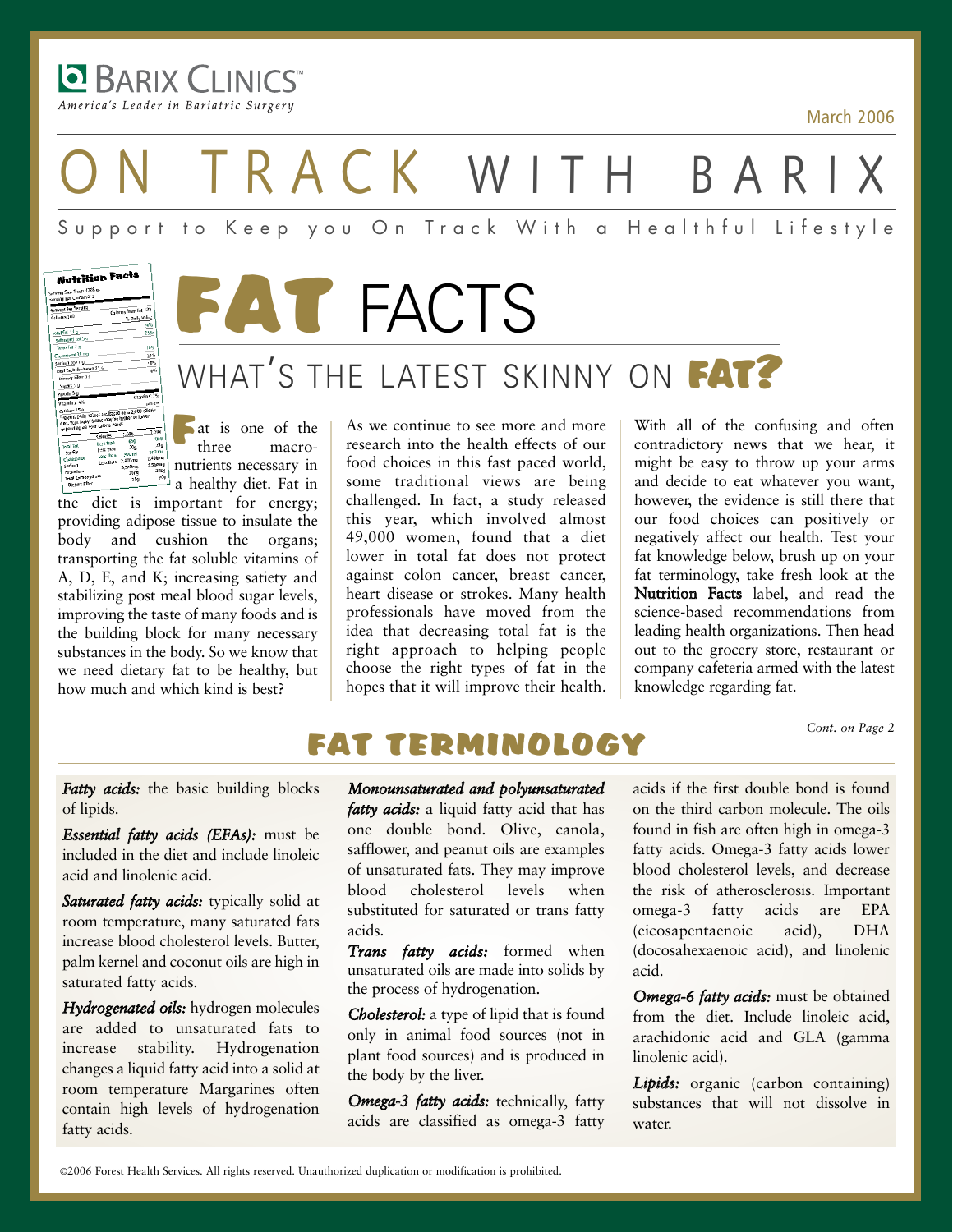## **TEST YOUR** FAT **KNOWLEDGE**

- **1. Most of your blood cholesterol comes from:**
	- A. Your food intake
	- B. Your pancreas
	- C. Your liver
	- D. Your intestine

#### **2. Which food from McDonalds contains the highest amount (grams) of saturated fat?**

- A. Hamburger (Happy Meal size)
- B. Medium French Fries
- C. Grilled Chicken Sandwich
- D. California Cobb Salad without dressing
- **3. The American Heart Association recommends that you limit daily intake of saturated fat to:**
	- A. Less than 7–10% of calories
	- B. 10 grams or less
	- C. 20–35% of calories

#### **4. How are trans fatty acids harmful to the body?**

- A. They raise LDL (bad) cholesterol levels
- B. They lower HDL (good) cholesterol levels
- C. Both A and B
- D. Neither A or B

#### **5. Omega-3 fatty acids are found most often in which types of foods:**

- A. Baked goods
- B. Red meats
- C. Fish
- D. Higher fat dairy products

#### **6. Omega-3 fatty acids tend to:**

- A. Raise blood cholesterol levels
- B. Lower blood cholesterol levels
- C. Raise blood levels of triglycerides
- D. Raise blood levels of insulin
- **7. You do not need to obtain fat from your diet if you have excess storage of fat on your body:**
	- A. True
	- B. False
- **8. Choosing a diet low in total fat will reduce your risk of cancer, heart disease and strokes:**
	- A. True
	- B. False
- **9. Cholesterol is:**
	- A. Found only in animal sources
	- B. Found in olive oil
	- C. Found in French fries
	- D. All of the above
- **10. I know my HDL, LDL and triglyceride levels and know what I need to do to keep them in the low-risk range:**
	- A. True
	- B. False

## ANSWERS:

**1. C,** your liver. Your liver produces about 1000 mg of cholesterol a day, which is the amount that your body needs. You should consume less than 300 mg a day from your diet.

**2. D,** the California Cobb Salad even without any salad dressing tops the saturated fat list with 5 grams of saturated fat. It also contains 280 calories and 11 grams of total fat. Add the Newman's Own® Cobb Dressing and you will add 120 additional calories and 9 grams of total fat (1.5 grams saturated). The Hamburger has 260 calories, 9 grams of total fat and 3.5 grams of saturated fat. The Grilled Chicken Sandwich has 420 calories, a whopping 20 grams of fat (4 grams saturated fat). If you simply ask for it without the mayo, you will reduce the calories to 370 and the total fat to 4.5 grams (1 gram saturated fat). The French fries weigh in at 380 calories and 20 grams of total fat. Almost half of the fat is in the form of artery clogging saturated (4 grams) or trans fat (5 grams)-anything but healthy fare.

**3. A,** 10 grams or less if you do not have heart disease and 7 grams or less if you have heart disease.

**4. C,** Trans fatty acids tend to raise LDL cholesterol and lower HDL cholesterol increasing the risk for heart disease and stroke.

**5. C,** fish is a good source for the heart protecting omega-3 fatty acids.

**6. B,** omega-3 fatty acids have the heart-protecting tendency to lower serum cholesterol levels.

**7. False,** your body needs dietary intake of essential fatty acids to function properly.

**8. True.** The evidence seemed pretty strong to suggest that a lower fat diet may help to reduce the risk of certain types of cancer, heart disease and strokes, although a recent large study just released contradicts this. Many professionals are looking at the types of fat in the diet, not just the total amount of fat. With fat providing 9 calories per gram, over twice the amount of carbohydrates (4 calories per gram) and protein (4 calories per gram), it makes sense to limit total fat and choose mostly fats high in polyunsaturated, monounsaturated and omega-3 fatty acids and limit saturated fats and trans fats.

**9. A,** cholesterol is found only in animal sources. Saturated fats and trans fats (from plant or animal sources) contributed to a higher blood cholesterol level, but cholesterol itself is only found in animal sources.

**10.** If you answered **True,** great! You are on the right track to taking ownership of your body's health. Make sure that you are eating right and exercising consistently. If you answered False, check with your physician or nutritionist for your latest lab values. Keep a record of how they change over time. Weight loss following bariatric surgery eventually reduces most cholesterol and triglyceride levels to within a healthy range.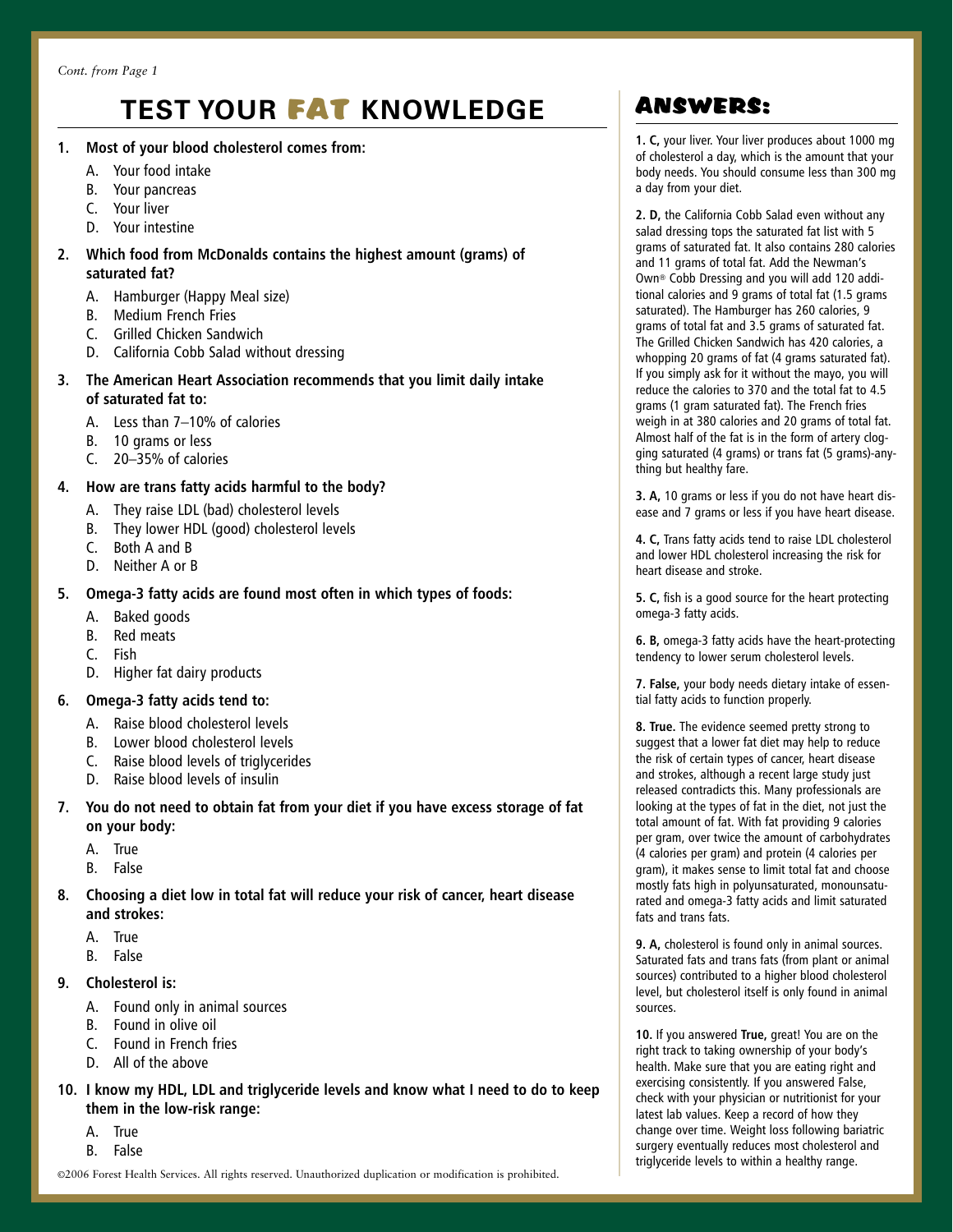#### **KEY RECOMMENDATIONS from the Dietary Guidelines for Americans 2005**

- Consume less than 10 percent of calories from saturated fatty acids and less than 300 mg/day of cholesterol, and keep trans fatty acid consumption as low as possible.
- Keep total fat intake between 20 to 35 percent of calories, with most fats coming from sources of polyunsaturated and monounsaturated fatty acids, such as fish, nuts, and vegetable oils.
- When selecting and preparing meat, poultry, dry beans, and milk or milk products, make choices that are lean, low-fat, or fat-free.
- Limit intake of fats and oils high in saturated and/or trans fatty acids, and choose products low in such fats and oils.

#### **THE AMERICAN HEART ASSOCIATION RECOMMENDS:**

- Total calories should be adjusted to reach and maintain a healthy weight.
- Saturated fat intake should be 7 to 10 percent of calories (or even less).
- Polyunsaturated fat intake should be up to 10 percent of calories.
- Monounsaturated fat can make up to 15 percent of total calories.
- Total fat intake should be adjusted to caloric needs. Overweight people should consume no more than 30 percent of total calories from fat.
- Cholesterol intake should be less than 300 milligrams per day in people without heart disease and less than 200 mg daily for those with heart disease.
- Sodium intake should be less than 2,300 milligrams per day, which is about 1 teaspoon of sodium chloride (salt).



#### **WHICH IS A BETTER CHOICE … BUTTER OR MARGARINE?**

Reports of the harmful effects of trans fatty acids in our



diets leaves us with the dilemma of choosing margarine or butter. Because butter is rich in both saturated fat and cholesterol, it's a food with a high potential of causing arteries to be blocked. Most margarine is made from vegetable fat and provides no dietary cholesterol. The more liquid the margarine, such as, tub or liquid forms, the less hydrogenated it is and the less trans fatty acids contains. The best bet is spray margarine.

#### *The American Heart Association provides these tips on their website to reduce your intake of trans fatty acids:*

- Use naturally occurring, unhydrogenated oil such as canola or olive oil when possible.
- Look for processed foods made with unhydrogenated oil rather than hydrogenated or saturated fat.
- Use margarine as a substitute for butter, and choose soft margarines (liquid or tub varieties) over harder stick forms. Shop for margarine with no more than 2 grams of saturated fat per tablespoon and with liquid vegetable oil as the first ingredient. Look for those labeled "trans-fat free."
- French fries, doughnuts, cookies and crackers are examples of foods that are high in TFA. Consume them infrequently.
- Limit the saturated fat in your diet. If you don't eat a lot of saturated fat, you won't be consuming a lot of TFA.
- Eat commercially fried foods and commercial baked goods infrequently. Not only are these foods very high in fat, but that fat is also likely to be very hydrogenated, meaning a lot of TFA.
- Commercial shortening and deepfrying fats will continue to be made by hydrogenation and will contain

# $\blacksquare$  that  $\blacksquare$ IT WORKED FOR ME!

Exercise has always been a<br>
problem for me and when<br>
I had my surgery I walked<br>
with a cano because my know problem for me and when with a cane because my knees would collapse on me without warning. I knew that I wasn't going to be able to do much exercise when I started, so after losing 35 pounds by my 3 month mark I decided I had to begin exercising.

I started off slowly; in fact the first day I rode a recumbent bike for all of 10 minutes! But I went back the next day and did 5 minutes more. I continued this pattern until I had worked up to 30–45 minutes each day and then started adding resistance and resistance training. Now I walk a minimum of 3 miles every day plus my workout. And if I'm having a really rough day of it, I keep telling myself that I can do just five more minutes, and guess what? It's not long and I have met my goal for the day!

BTW: I have not finished losing weight but exercise has helped me lose 160 pounds so far. So this is still a daily part of my life, and I already know that it will be for the rest of my life too! JUST DO IT!

—Submitted by Wendy H.

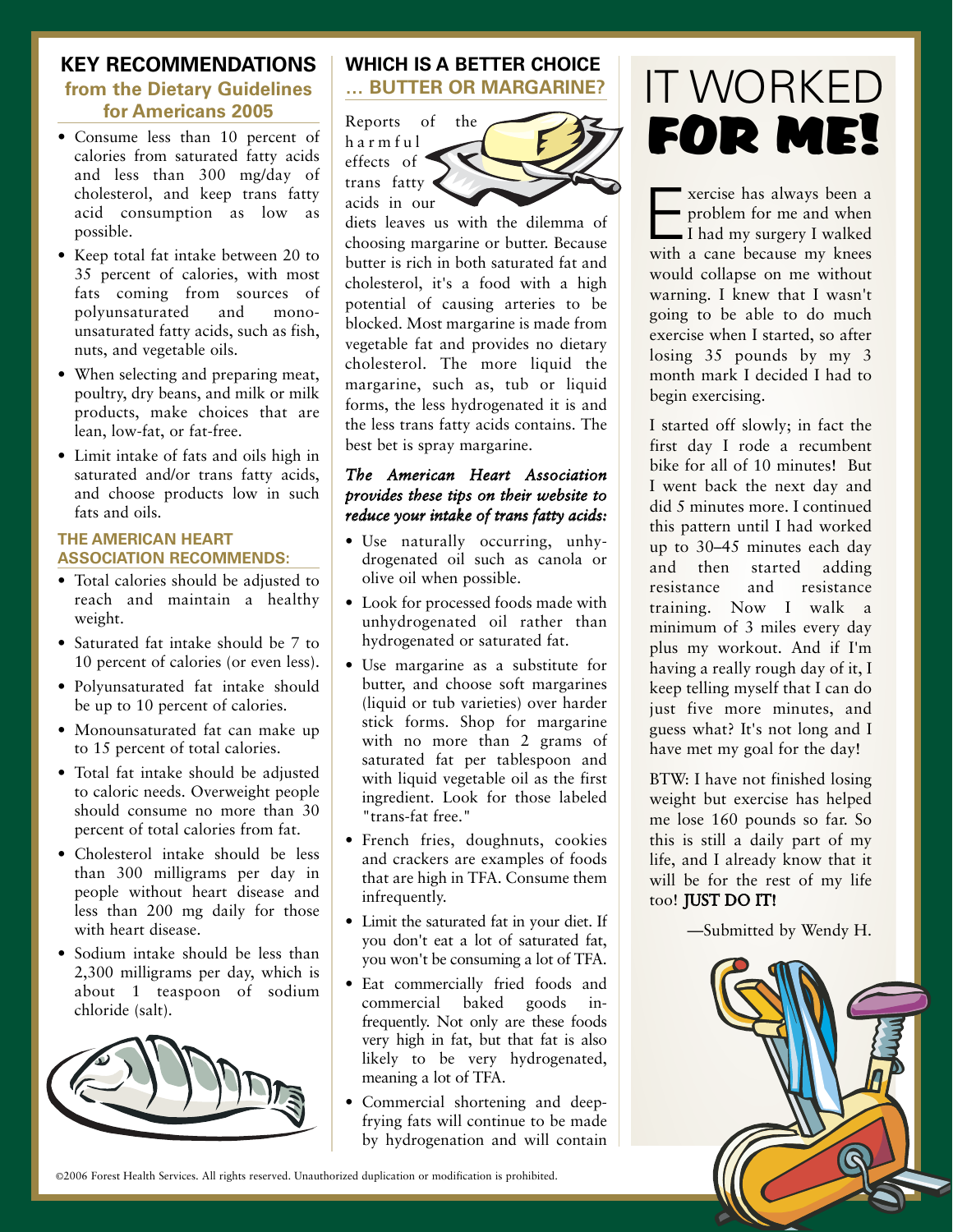

1 cup nonfat dry milk ½ cup nondairy dry creamer (flavored and sweetened with Splenda®)

2/3 cup dutch cocoa powder 2/3 cup Splenda

Place the nonfat dry milk in the food processor or blender and process on high for 30 seconds or until very fine. Mix all ingredients together. Store at room temperature in an air tight container. Mix 3 Tablespoons with 6 oz hot water. Makes seven servings.

NUTRITION INFORMATION PER SERVING: 112 calories, 8 grams protein, 2 grams total fat, 2 grams saturated fat, 14 grams carbohydrate, 105 mg sodium.



2/3 cup Splenda® ½ cup instant coffee (regular or decaffeinated) ½ cup nonfat dry milk

½ cup dry nondairy creamer (flavored and sweetened with Splenda) 1/3 cup Dutch cocoa powder ½ teaspoon cinnamon

Place the nonfat dry milk in the food processor or blender and process on high for 30 seconds or until very fine. Mix all ingredients together. Store at room temperature in an air tight container. Mix 3 Tablespoons with 6 oz hot water. Makes six servings.

NUTRITION INFORMATION PER SERVING: 75 calories, 5 grams protein, 2 grams total fat, 1.5 grams saturated fat, 9 grams carbohydrate, 66 mg sodium.

## **RECONSTRUCTIVE SURGERY**



To receive a free **RECONSTRUCTIVE SURGERY GUIDE**, **CALL 8002820066** or send us an email at rc@barixclinics.com with your name and contact information.

Our reconstructive surgery program is currently performed at all our centers in Michigan, Ohio, Illinois, Pennsylvania, and Arizona.

Suc<br>
nev<br>
cou Success is never final and failure never fatal. It's courage that counts.

~George F. Tilton

# REWARD

This month, you could earn a<br>
\$25 GIFT CERTIFICATE for<br>
your "It Worked for Me" tips<br>
or recipes! Just submit as many \$25 GIFT CERTIFICATE for your "It Worked for Me" tips recipes and "It Worked for Me" tips as you like, the most original and creative will be awarded a \$25.00 gift certificate. Include your name and contact info with your entry make sure your recipes follow Barix nutritional guidelines. Tips must be submitted by March 31, 2006. This month, thanks to Wendy H., and Kelly S. for the tips and recipes. Please send comments, ideas, recipes, and *"It Worked for Me"* tips to Deb Hart, RD, LD at dhart@foresthealth.com.

# PLANNING For Surgery

If you are considering bariatric<br>surgery to reach your weight loss<br>goals, it is important to get your<br>body in the best shape that you can f you are considering bariatric surgery to reach your weight loss goals, it is important to get your prior to surgery. This will help to decrease fatty stores, improve your recovery time, and help you begin healthful habits for a lifetime. Work with your family physician to find a safe plan individualized for your specific needs. *Your pre-bariatric plan should include:*

- A multi vitamin and mineral supplement daily. You choose the brand that fits your needs best.
- Regular exercise. Get in the best shape that you can for your current weight and health limitations. Walk or find another activity that you enjoy. After surgery, many find an abundance of energy, which can move your activity program into an even higher level. Regular exercise is essential to good health before and after surgery.
- Eat right. Going on an all-outeating-binge between your consultation and surgery is not in your best interest. Gaining weight increases the fat stores, which can make the surgery more difficult. It can also increase blood sugar and cholesterol levels, putting your good health at greater risk. Follow a well-balanced diet rich in fruits and vegetables and low in added sugars and fats.
- If you smoke, stop as soon as possible. You must stop smoking 6 weeks prior to surgery or your surgery will be cancelled, but stopping sooner has great health benefits.

The Barix Nutritionists look forward to meeting with you at your preadmission testing—usually about a week before your surgery. If you have any questions or need additional guidance prior to that time, please contact me at dhart@foresthealth.com.